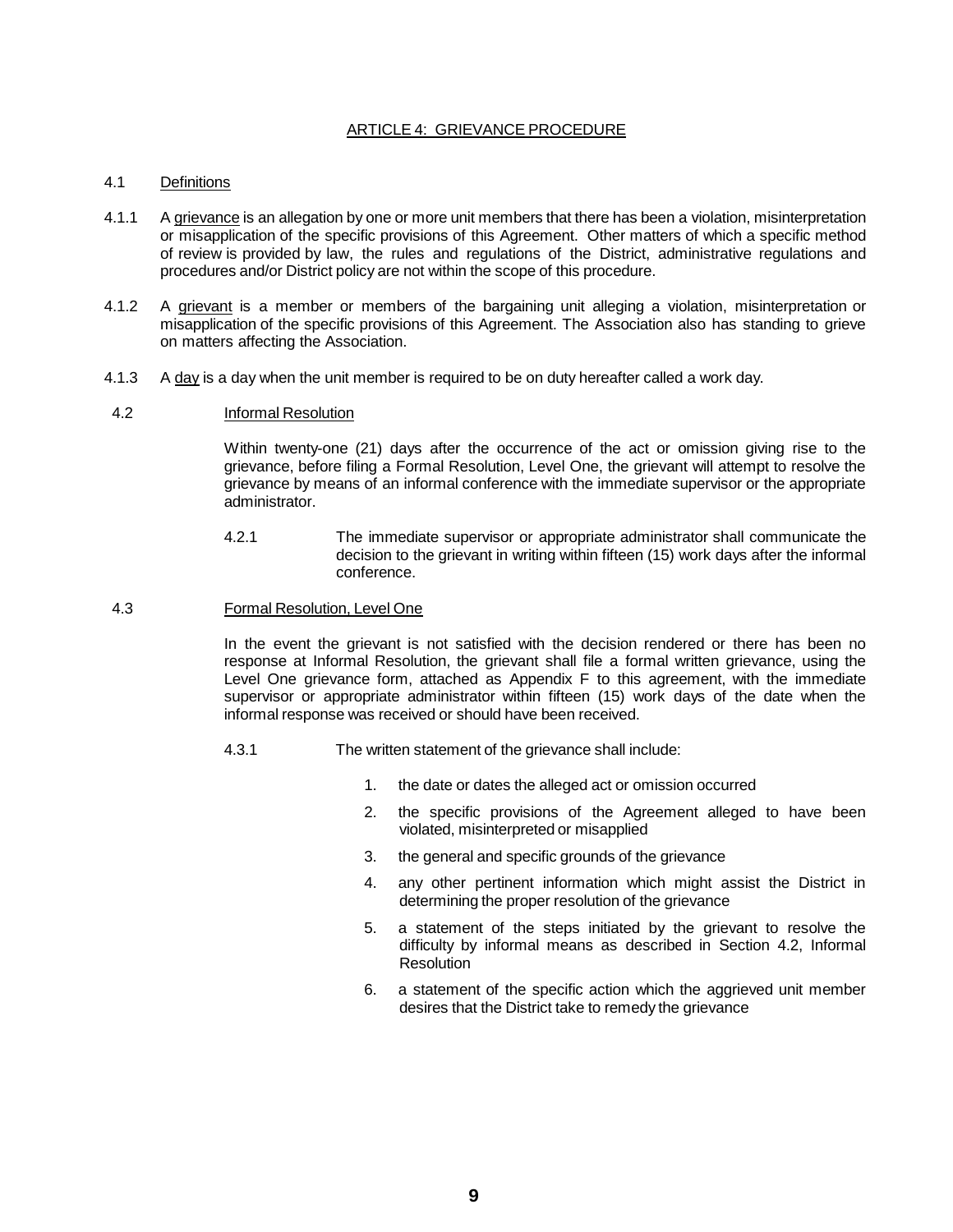- 4.3.2 The immediate supervisor shall communicate the decision to the grievant in writing within fifteen (15) work days after receiving the grievance. If the administrator does not respond within the time limits, the grievant may appeal to the next level.
- 4.3.3 Within the above time limits either party may request a personal conference.

## 4.4 Formal Resolution, Level Two

In the event the grievant is not satisfied with the decision rendered at Level One, the grievant may appeal the decision on the Level Two grievance form, attached as Appendix F to this agreement, to the Superintendent or designee within fifteen (15) work days. This statement should include:

- 1. District's written response to the informal grievance
- 2. a copy of the Formal Resolution, Level One Form
- 3. District's written decision to the Level One Grievance
- 4. a clear, concise statement of the reasons for the appeal
- 4.4.1 The Superintendent or designee shall communicate the decision to the grievant within fifteen (15) work days. If the Superintendent or designee does not respond within the time limits provided, the grievant may appeal to the next level.
- 4.4.2 Within the time limits, either party may request a personal conference.

# 4.5 Formal Resolution, Level Three

If the grievant is not satisfied with the decision at Level Two, the Association may, within fifteen (15) work days, submit a request in writing to the Superintendent for arbitration of the dispute. The grievant and the District shall attempt to agree on an arbitrator. If no agreement can be reached, they shall request the State Conciliation Service to supply a panel of five (5) names of persons experienced in hearing grievances in public schools. Each party shall alternately strike a name until only one (1) name remains. The remaining panel member shall be the arbitrator. The order of striking shall be determined by lot.

- 4.5.1 The fees and expenses of the arbitrator in the hearing shall be borne equally by the District and the Association. All other expenses shall be borne by the party incurring them.
- 4.5.2 The arbitrator shall, as soon as possible, hear evidence and render a decision on the issue or issues submitted. If the parties cannot agree upon a submission agreement, the arbitrator shall determine the issues by referring to the written grievance and the answers thereto at each step.
- 4.5.3 The arbitrator shall have no power to add to, subtract from, or modify the terms of this Agreement.
- 4.5.4 As soon as possible after the hearing, the arbitrator shall submit, in writing, to all parties, a final and binding award.
- 4.5.5 The exercise by the District of its responsibility referred to in Article 7 (District Rights) shall not be subject to this procedure.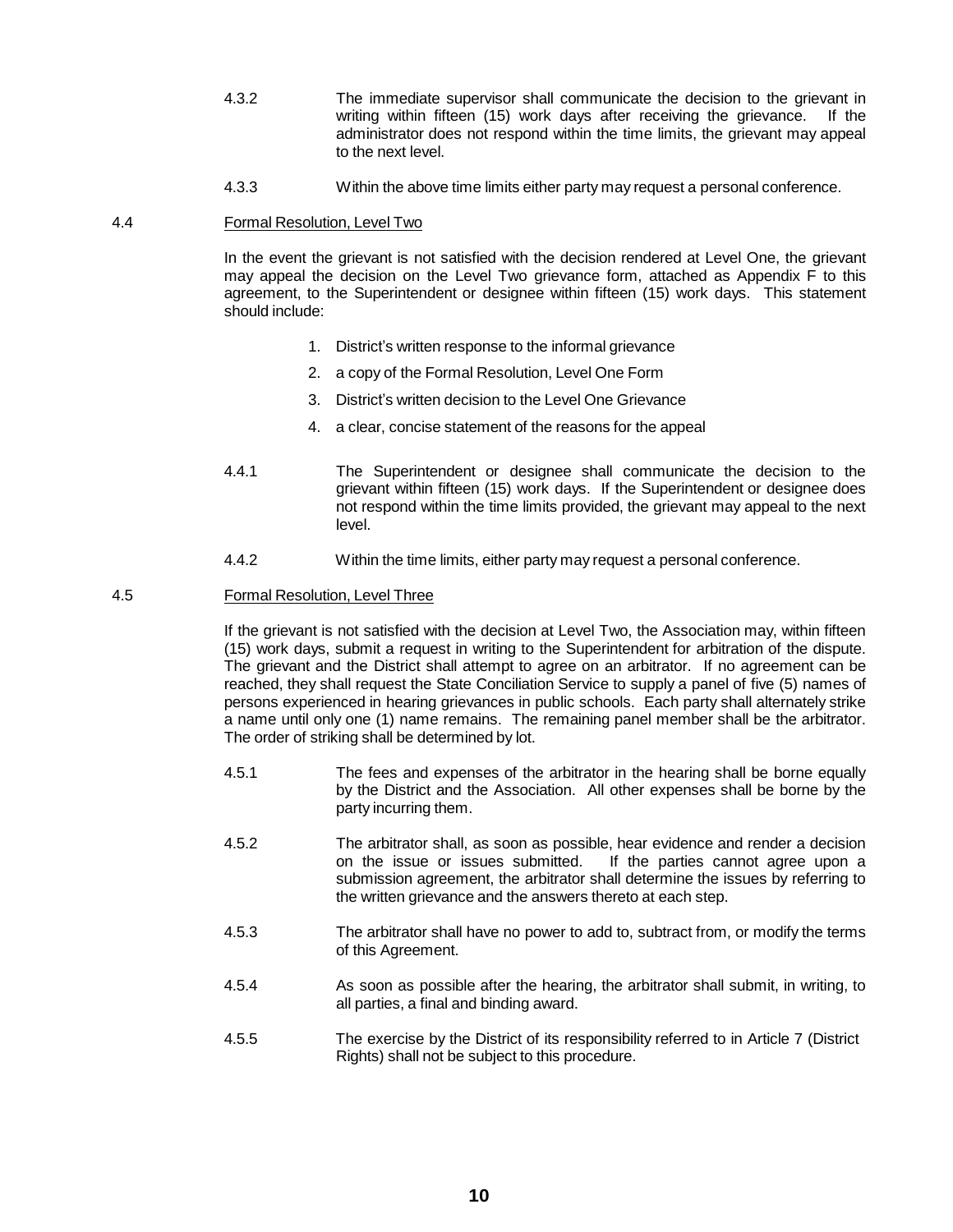### 4.6 Miscellaneous Provisions

- 4.6.1 If the immediate supervisor, Superintendent, or designee fails to comply with the time limits set forth, the grievant may process the grievance to the next level of the grievance procedure. If the grievant fails to comply with the time limits set forth, the grievant shall be deemed to have waived the right to proceed with the grievance procedure.
- 4.6.2 All documents, communications and records dealing with the processing of the grievance shall be filed separately from the personnel files of the participants.
- 4.6.3 No reprisals of any kind shall be taken by the District, or any member or representative of the District, against the Association, a grievant, or person who assisted the grievant. No reprisals of any kind shall be taken to the Association or any unit member who may have participated directly or indirectly in the grievance procedure.
- 4.6.4 The processing of grievances shall be held, insofar as possible, at times other than school hours. When it is absolutely necessary to involve school time, those members of the bargaining unit who must participate either as a grievant, grievant's representative, or witness, shall be provided reasonable release time.
- 4.6.5 Nothing contained herein will be construed as limiting the right of any unit member having a grievance to discuss the matter informally with any appropriate member of the administration and to have the grievance adjusted without intervention by the Association so long as the adjustment is reached prior to arbitration, the adjustment is not inconsistent with the terms and conditions of this Agreement, and provided the District shall not agree to a resolution of a grievance until the Association has received a copy of the grievance and the proposed resolution, and has been given the opportunity to file a response.
- 4.6.6 Unit members may not resort to self-help. The filing or pendency of a grievance shall not delay or change District actions or programs until, if at all, the resolution of the grievance.
- 4.6.7 The grievant may be accompanied at any point in the process by an Association representative at the grievant's discretion.